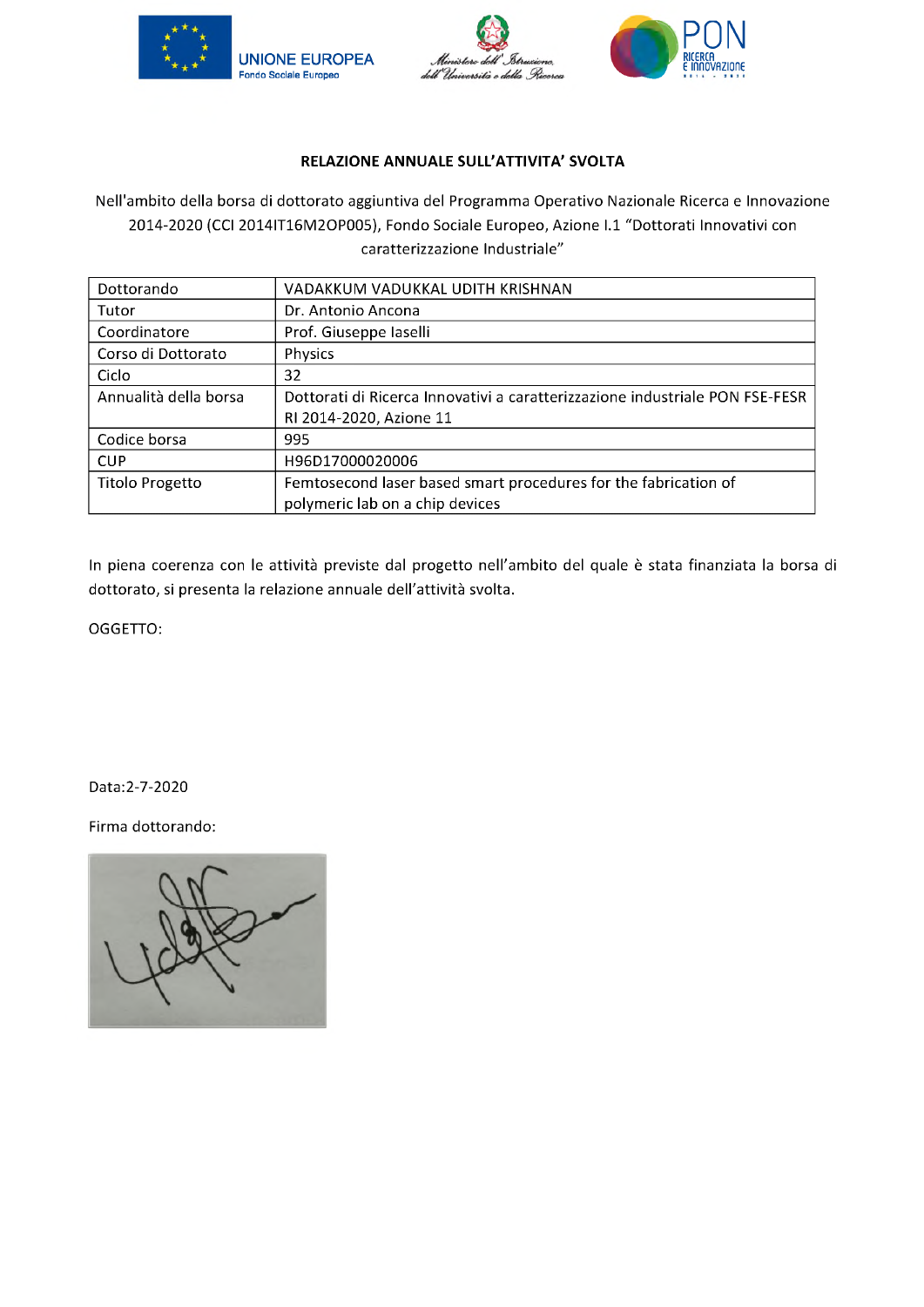





# **Dipartimento Interateneo di Fisica** *"Michelangelo Merlin "*

Dottorato di Ricerca in Fisica XXXII ciclo

PhD: Udith Krishnan

# **3rd year activity report**

# **1. Introduction**

Lab on a chips (LoCs), defined as devices in which multiple laboratory techniques are integrated in a chip of few square centimeters, have tremendous potential for application in various fields of chemistry and life sciences. In the last years, polymeric LoCs have generated a huge interest because of their competitiveness in terms of production costs, production times and easy way to go from an idea to a physical chip. Different structuration techniques. The former requires the fabrication of a mould, whose geometry depends on the target application, replication and assembling of the entire device. Among all, hot embossing, injection moulding and soft lithography are the most promising replication methods to fabricate polymeric microdevices at low costs and in high quantity. Despite the effort to improve their flexibility due to the presence of the mould, replica technologies are rather inflexible when it comes to rapid prototyping or optimizing the design of novel microfluidic tools. Technologies based on direct micro structuring of the substrate remain much more convenient during the design of a new device. In particular, the flexibility of ultrafast laser technology enables rapid prototyping and high precision micromachining of LoC devices with complex microfluidic channel networks, without the need of expensive masks and facilities, as required by the lithographic process. Furthermore, the ability of femtosecond (fs) laser pulses to produce "cold" ablation of the irradiated volume, thus avoiding debris and recast layers without restriction of the substrate materials, makes this technology particularly suitable for micro- and sub-microfluidic device fabrication, albeit with higher costs compared to other traditional techniques, such as mechanical micro milling which is more convenient for larger features. techniques are available for the polymeric LoCs production and they can be classified in replication and direct

The objective of my research was to design, fabricate and validate prototypes of polymeric lab on chips by smart procedures based on femtosecond laser technology and hot embossing for different biological applications. Before the laser microfabrication, in order to avoid a time-consuming trial and error process, we defined an accurate statistical Design of Experiment procedure to estimate the influence of the laser repetition rate, pulse energy, scanning speed, and hatch distance on the fs-laser micro milled depth of the microstructures. Found the model describing the relationship between the response variable depth and the main laser parameters, as the outcome of the research, two different polymeric LoCs have been fabricated: (1) a complete device for capturing circulating tumour cell and (2) a LoC platform for neuronal cell culturing. As part of the fabrication of LoCs a new simple and low-cost bonding technology has also been established.

The three-year period of my research activity has been divided as 1.5 years at home university *Università degli Studi di Bari,* 1 year at industrial partner *STMicroelectronics* (Lecce) and 6 months at *University of Strathclyde* (Glasgow).

Besides the research activities, during this three-year period I have focused on my training, with participation in courses (Tab 1) and schools.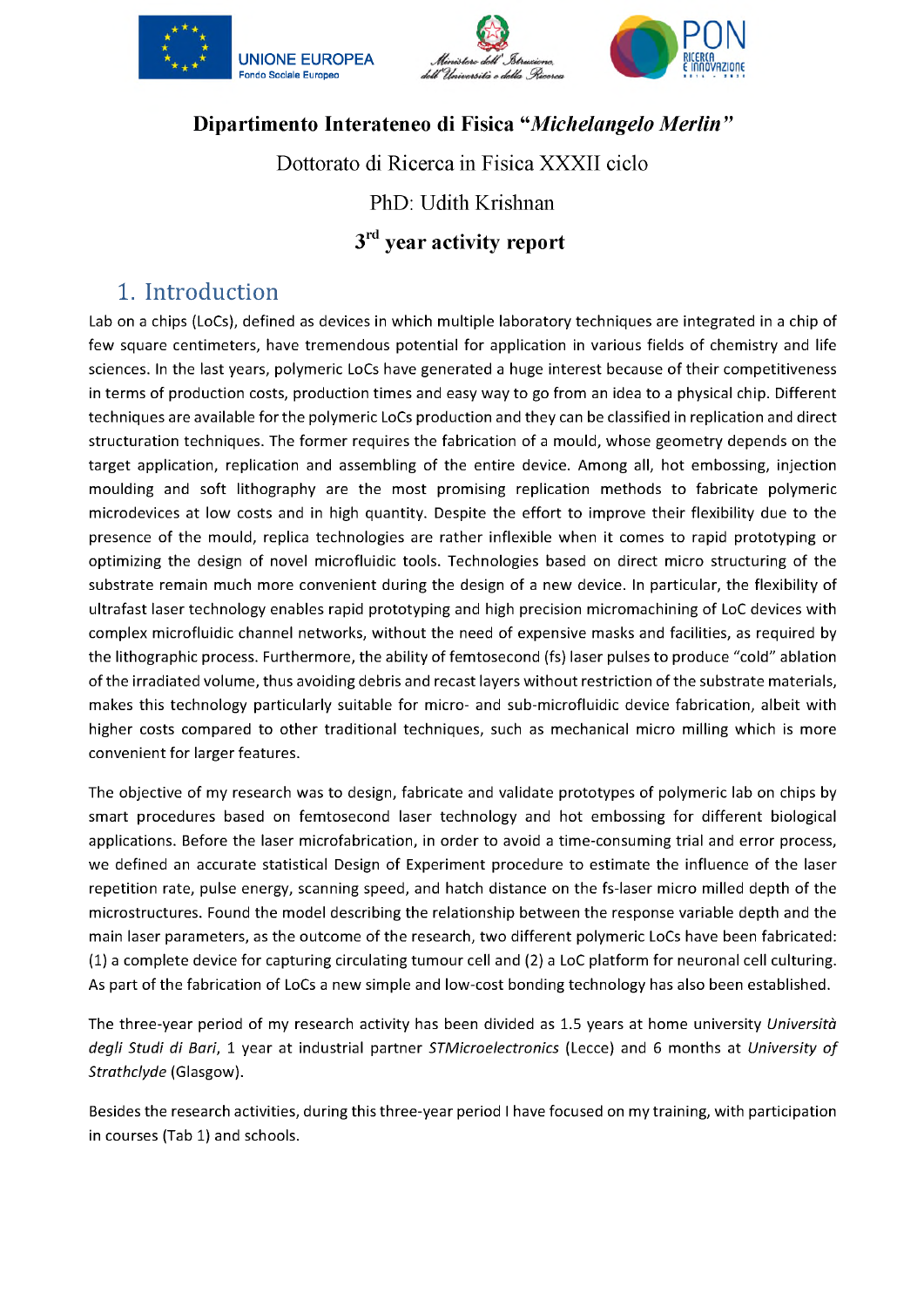





| Course                                                                                      | Professor              | Period                | <b>Hours</b> | <b>CFU</b>               | <b>Final test</b>      |
|---------------------------------------------------------------------------------------------|------------------------|-----------------------|--------------|--------------------------|------------------------|
| Management and knowledge of<br>European research model and<br>promotion of research results | D'Orazio               | June                  | 16           | $\overline{2}$           | Attestato<br>frequenza |
| How to prepare a technical speech in<br>English                                             | White                  | April-May             | 16           | $\overline{2}$           | Oral<br>presentation   |
| Fundamentals in advanced<br>programming using C++ programming<br>language                   | Cafagna                | June-July             | 22           | $\overline{\phantom{a}}$ | <b>Final test</b>      |
| Interpolation Methods e techniques for<br><b>Experimental Data Analysis</b>                 | Pompili                | September-<br>October | 20           | $\overline{2}$           | <b>Final test</b>      |
| Introduction to parallel Computing and<br><b>GPU Programming using CUDA</b>                 | Pantaleo               | June                  | 16           | $\overline{2}$           | <b>Final test</b>      |
| Fluidodinamica<br>computazionale                                                            | Pascazio<br>Giuseppe   | September-<br>October | 40           | 4                        | <b>Final test</b>      |
| Optical sensors and spectroscopic<br>tecniques                                              | Spagnolo/<br>Patimisco | June-July             | 20           | $\overline{2}$           | <b>Final test</b>      |
| <b>Total</b>                                                                                |                        |                       |              |                          |                        |

Tab 1

# **2. Research activity**

During my PhD, I developed two different polymeric LOCs:

1. a chip for tumour cell capturing exploiting fs-laser micro machining;

2. a chip for neuronal culturing exploiting both fs-laser micromachining and hot embossing technique.

In particular, I fabricated and characterized the device (1) in Bari and Lecce, respectively. The device (2) was fully developed in Glasgow.

In the following, the materials, micro fabrication and characterization of the devices are briefly summarized.

## **2.1 Materials**

The device 1 was fabricated by fs-laser milling on PMMA samples (Vistacryl CQ, Vista Optics Ltd) of thickness <5 mm, with optical-quality (measured surface roughness Ra<5nm) and without any pre-treatment. Among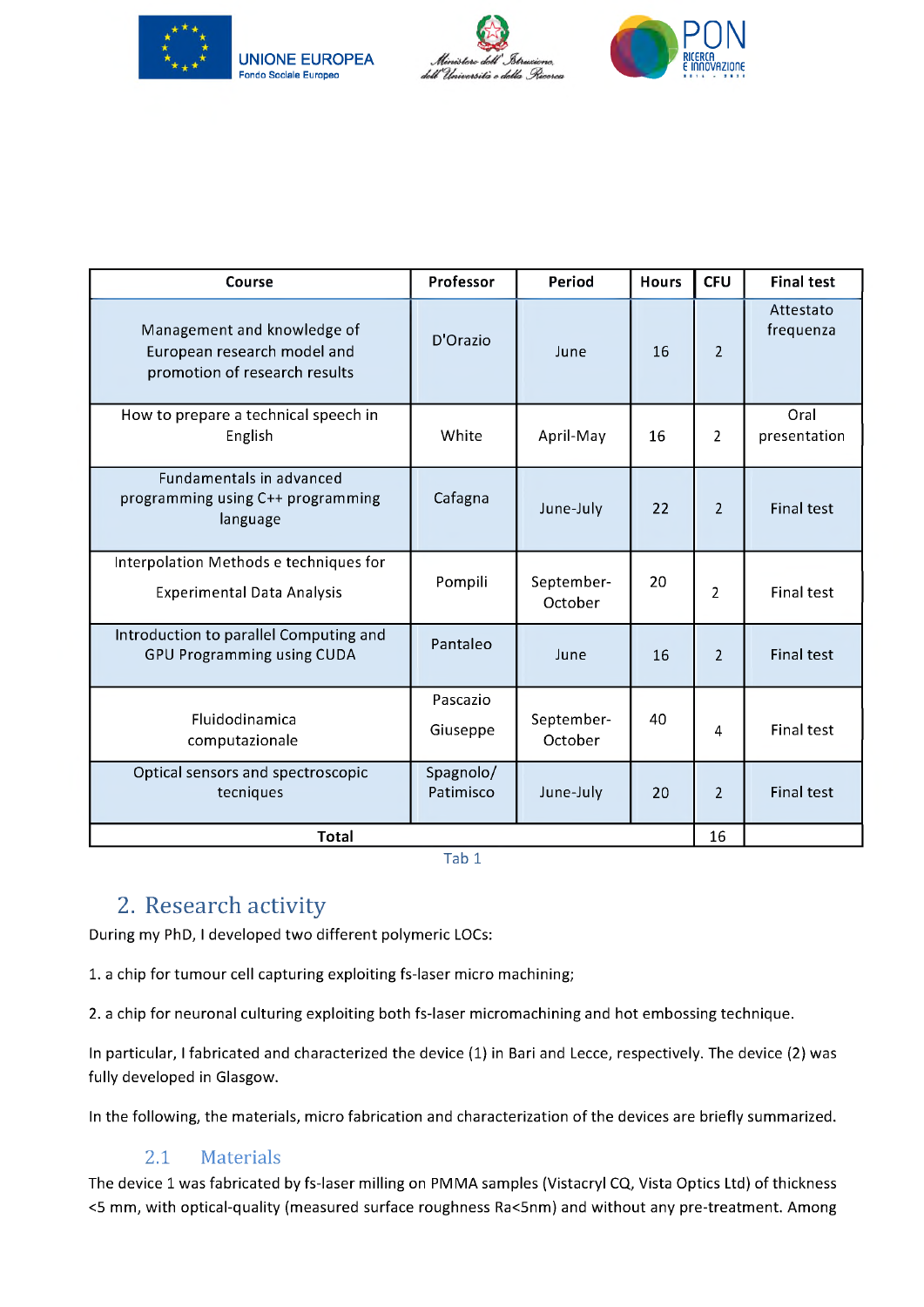



all the polymeric materials, PMMA has been selected for its specific characteristics such as rigidity, transparency in the visible light spectral range, biocompatibility and good environmental stability, which make it a valid and cheaper alternative to glass for the fabrication of microfluidic devices.

For microchannel functionalization we used Aptes (Sigma Aldrich) 5% in Ethanol, Glutaraldehyde (Sigma Aldrich) 0.05% in water and antibodies Anti-Epithelial Cell Adhesion Molecule (EpCAM) Mouse monoclonal (Sigma Aldrich). Anti-EpCAM antibody, specifically recognizes human EpCAM expressed at the surface of epithelial cells and is not reactive with normal or neoplastic non-epithelial cells.

OECM-1 Human Oral Squamous Carcinoma cell line (purchased by SCC/Sigma-Aldrich) is suitable for studies of cancer cell signaling, epithelial-mesenchymal transition (EMT), metastasis, invasion, and cancer cell stemness. Jurkat cell lines (purchased by ATCC) are human blood (leukemic T-cell lymphoblast)-derived cells.

The device 2 was fabricated exploiting hot embossing technique using a transparent PMMA sheet of thickness 5mm without any pre-treatment. The master mold for device 2 was fabricated by EpoxyAcast 690 from Smooth-On. The two parts A and B has been taken at a ratio 100 parts (A): 30 parts (B) by weight.

Part A contains: Oxirane,2,2'-((1-methylethylidene) bis (4,1-phenyleneoxymethylene)) bis-, homopolymer (CAS No. 25085-99-8).

Part B contains: Polyoxypropylenediamine (CAS No. 9046-10-0).

The epoxy resin master has been chosen because it is reusable, and it can withstand without any cracks up to a pressure load more than that of afford by silicon and SU8 Photoresist.

The fabricated PMMA devices were exposed to oxygen plasma (Pico A, Diener Electric, Germany) to render the surfaces hydrophilic and ethanol introduced via wells to prevent bubble formation in the channels. Ethanol was removed and poly-L-ornithine (PLO, Sigma) added to the top two wells and left for 3 hours to improve cell attachment. PLO was removed and channels were rinsed with medium, before filling all wells. Devices were stored in a humidified incubator (37°C/5% CO2) prior cell seeding.

Two different bonding technologies has been derived for PMMA microfluidic devices. One was Isopropanol assisted indirect thermal bonding and the other technique was by using ThermalSeal RTS pressure sensitive adhesive film.

# **2.2 Devices fabrication setup**

### **2.2.1 Femtosecond laser micromachining**

For the milling experiment, an ultrafast solid-state laser system (mod. *TruMicro Femto Ed.* From *Trumpf GmbH)* based on the chirped pulse amplification technique (CPA) and emitting at wavelength of 1030 nm was used. The laser source provides an almost diffraction limited beam ( $M^2$ <1.3) linearly polarized with pulse duration of 900 fs, maximum average power of 40 W, maximum pulse energy of 400  $\mu$ J, and repetition rate ranging from 100 kHz to 800 kHz. An external modulator allows reducing the repetition rate below 100 kHz and down to 1 kHz.

A quarter-wave-plate circularly polarizes the beam, and then a galvo-scan head *(IntelliSCANNse 14, SCAN-LAB, Puchheim, Germany),* equipped with a telecentric lens of 100 mm focal length, focuses and moves the beam onto the polymeric surface.

#### **2.2.2 Hot embossing**

Hot embossing was conducted on 5mm thickened PMMA sheet using an epoxy resin master as stamp. The hot embossing machine used was Specac Atlas Manual Hydraulic Press 15T customized with a capacity of 0.9 tonnes load (Figure 1). It was fitted with two metal platens (top and bottom) and these were connected to a temperature controller. The cooling was achieved by a chiller circulated cold water connected to the machine. The micropatterned epoxy resin master stamp and pre-cut PMMA substrate were hitched up into a set (Figure 2). The unpatterned open surfaces of this master-sample set were covered by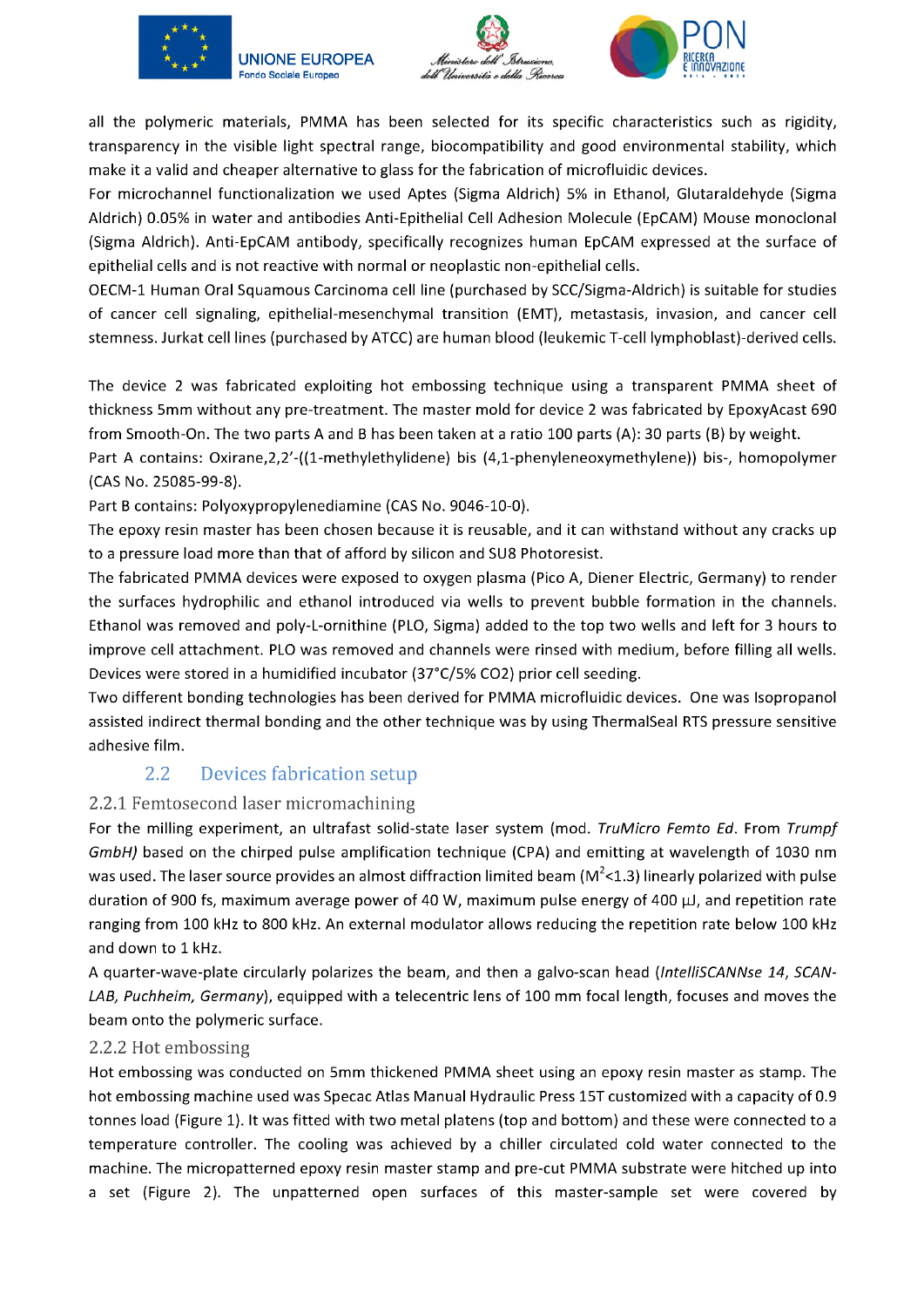





Polytetrafluoroethylene (PTFE) sheets to avoid the direct contact between master/sample with the metal platens. Prior to start hot embossing, the pressure release valve on the machine was firmly tightened and supplied water cooling to the machine. The master-sample set was placed in between the two metal platens with the covering of PTFE sheets. The top plate was screw down until it makes compressed contact with the master-sample set (Figure 3).



*Figure 1: Hydraulic press machine for hot embossing* 





*Figure 2: Hitched up epoxy resin master and PMMA substrate*

*Figure 3: Compressed set of master-sample in between metal platens*

## *2.2.3* **Bonding**

A cheap, simple, fast and deformation free method for bonding of two PMMA substrates was developed here. This method is based on depositing isopropyl alcohol (IPA)  ${((CH<sub>3</sub>)<sub>2</sub>CHOH)}$  using spin coater at the coating speed of 2000 RPM on the flat bottom substrate and capping it with micropatterned PMMA substrate. The excess solvent was eliminated through blotting paper.

The micro patterned PMMA slice and another plane PMMA slice of were cleaned with IPA by shaking it inside a petri dish and dried by using nitrogen *(N2)* gas prior to bonding. The PMMA cannot be dissolved in IPA at room temperature because of the difference in the solubility parameter of PMMA with IPA. The solubility parameter of PMMA is  $20(Icm^{-2})^{1/2}$  and of IPA is 23.4  $(Icm^{-2})^{1/2}$ . Few drops of hot IPA (70°C) were spin coated onto the plane PMMA slice and capped it with the micropatterned PMMA slice. Both PMMA slices were stacked together with a plastic clamp (Figure 4). The Plastic clamp provided a low pressure onto the stacked PMMA slices would decline the deformation of the chip after bonding. An oven was preheated to a temperature 60°C below the glass transition temperature of PMMA. The pre-treated sample was put into the preheated oven for 20 minutes. At this temperature and pressure the PMMA monomers at the interface were got cross linked by solvent assistance of isopropyl acid.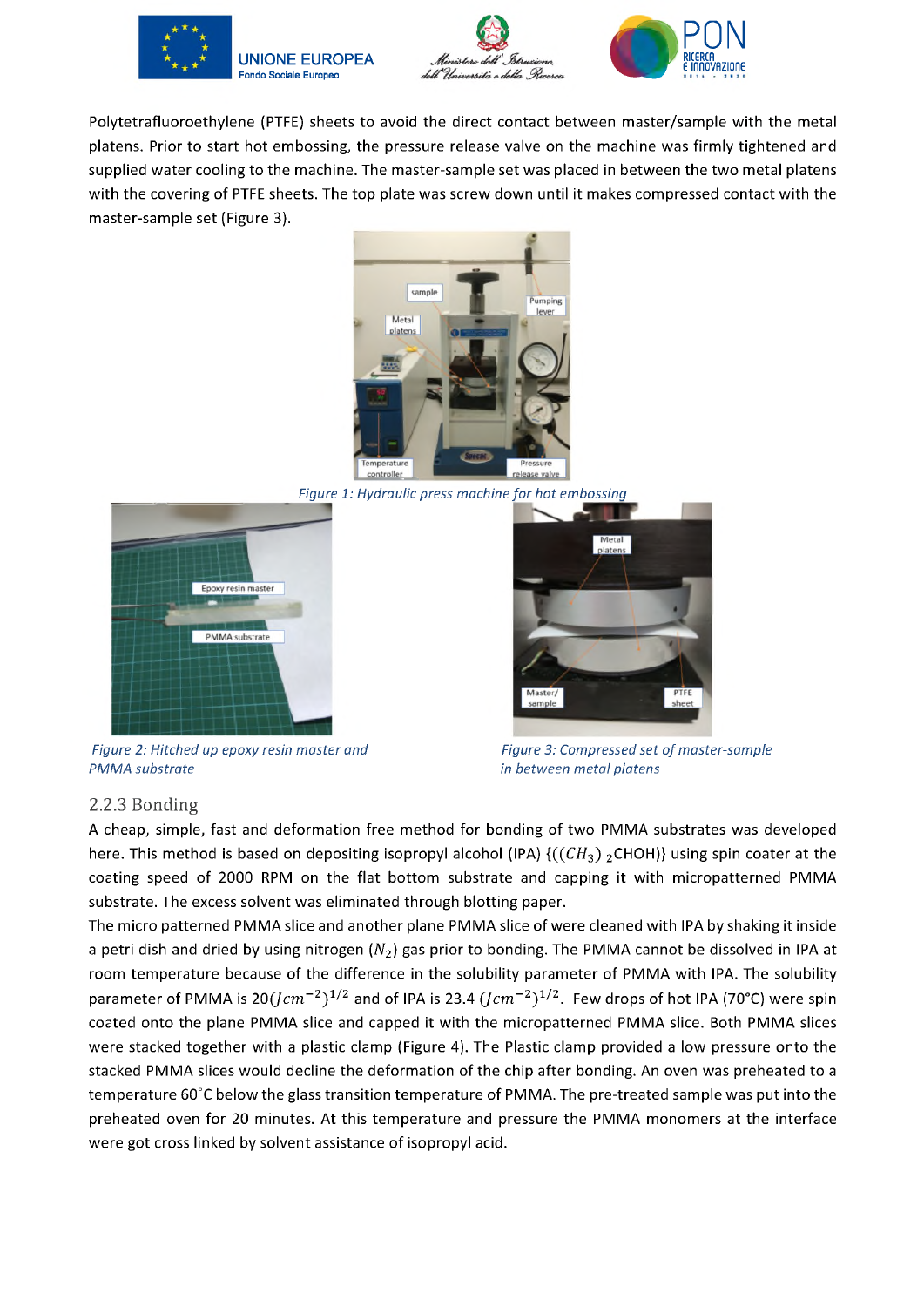







*Figure 4: Stacked PMMA slabs with plastic clamp*

# **2.3 Design of experiment (DoE) approach for optimizing laser parameters**

The design of experiment (DoE) approach can offer a methodical way to quickly determine the laser process settings limiting the use of resources. Here, an accurate DoE procedure to estimate the influence of the laser repetition rate, pulse energy, scanning speed, and hatch distance on the fs-laser micro milling process of PMMA specimens in terms of depth of removed material (Dh) has been defined. A predictive model describing the relationship between the response variable depth and the main laser parameters is defined and then validated.

Several process parameters contribute to the final surface quality and *depth* of a laser milled part. In particular, the laser pulse energy ( $E_p$ ), the repetition rate (R.R.), the scanning speed (s) and the hatch distance (d), are relevant parameters that have been investigated in this section.

- pulse energy is the whole optical energy contained in a pulse. The output average power of the laser can be calculated by multiplying the pulse energy by the pulse frequency;

- repetition rate or pulsing frequency is the number of pulses per second emitted by the laser;

- scanning speed is the velocity with which the laser beam travels on the material surface;

- hatch distance is the distance between two consecutive scanning line.

Each laser milling test was performed superimposing two perpendicular scanning patterns, illustrated in Figure 5, in order to obtain uniform ablation all over the milled area.



*Figure 5: A schematic of the laser scanning pattern employed during milling of PMMA specimens; d is the distance between two consecutive scanning lines*

Each test has been carried out on a target area of 1-mm x 5-mm. After fs-laser milling, the samples were washed with ultrapure water in an ultrasound bath for 15 min, in order to remove the processing residues.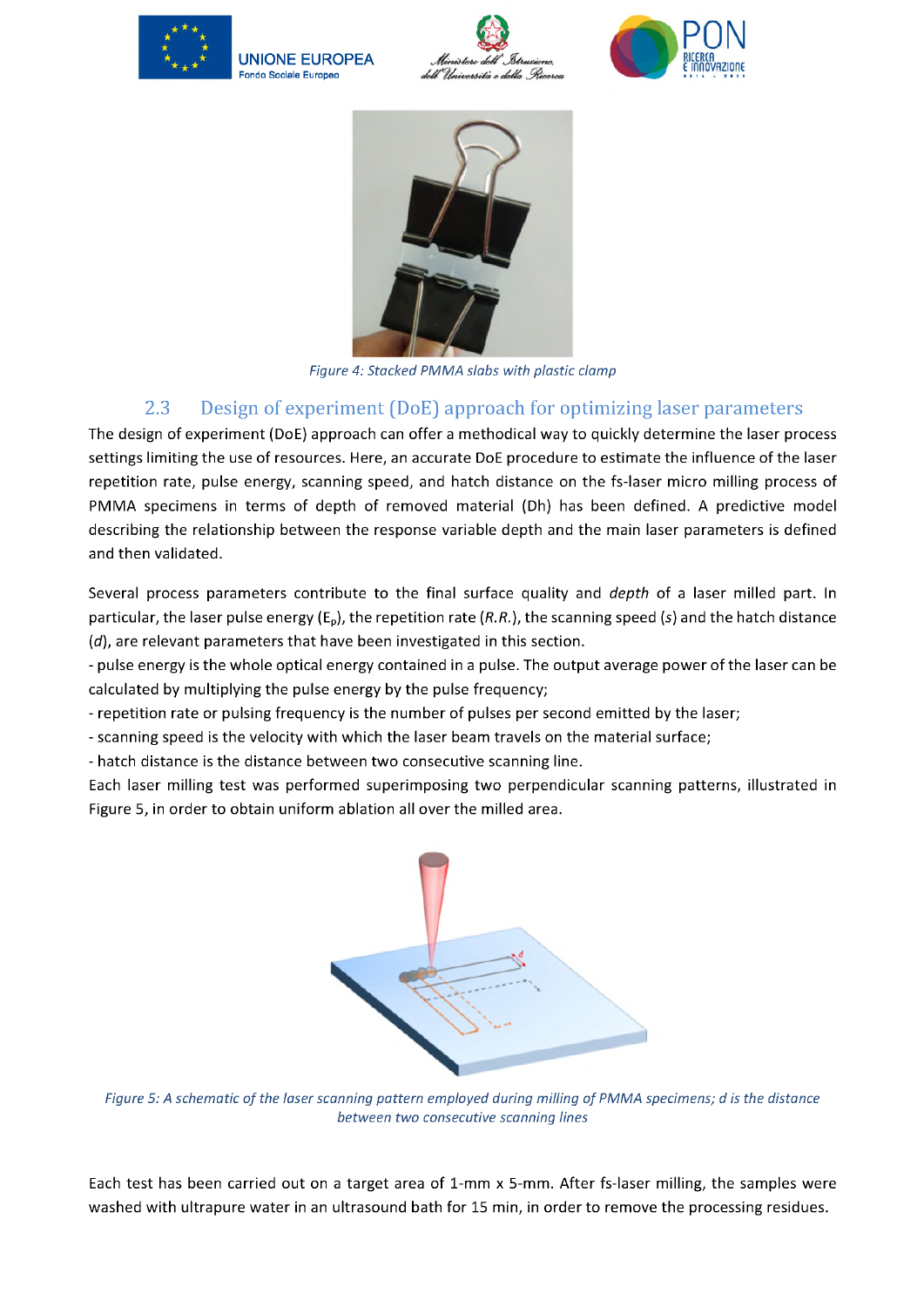





A two-level full factorial design with resolution V has been defined so that main effects are unconfounded with 3-factor interactions. Two replicas, as defined by the Power Analysis, based on blocking on the day, have been set to evaluate the influence of the day as possible nuisance factor. The Factorial design indicates that, in the range investigated, the pulse energy and repetition rate are the main factors affecting the depth. A regression predictive model has been identified and validated in 3 points out of the factorial plan. All the depth values of the trials fall within the prediction interval (PI) and one of them fall within the confidence interval (CI), which is more restricted than the PI, proving the good prediction capability of the regression model.



*Figure 6: Image of the PMMA plates with the 38 pocket micromachined at different processing conditions. In the insets the optical image of 2 micromachined areas (A) and a further magnification of one of these (B).*

## **2.4 Fabrication of the device to capture circulating tumor cells (CTC)**

A new smart procedure for the microfabrication of PMMA LoC for tumor cells capturing has been developed by exploiting fs-laser technology, mechanical micro milling and solvent assisted thermal bonding. A serpentine microchannel was fabricated with a square cross section of 100 µm per side and a total length of 180 mm to increase the active path and therefore the probability of capturing cells. Two PMMA substrates were used in order to minimize the dimensions of the assembled device and to gain in transparency. The upper substrate (Figure 7a) was machined separately on the two faces. On the lower face the serpentineshaped channel was fabricated by fs-laser ablation and gently removing the material layer-by-layer until reaching the depth designed with micrometric precision. The layer-by-layer milling procedure was performed superimposing two perpendicular scanning patterns. The lateral distance between two parallel scanning lines was 5  $\mu$ m. A repetition rate of R.R. 50 kHz, a pulse energy of 12  $\mu$ , and a scan speed 40 mm/s were selected thanks to the statistical study by DoE approach.

On the upper face the inlet/outlet drilled holes were micro-milled. The bottom layer was a flat and smooth PMMA substrate just used to seal the bottom of the channel (Figure 7a).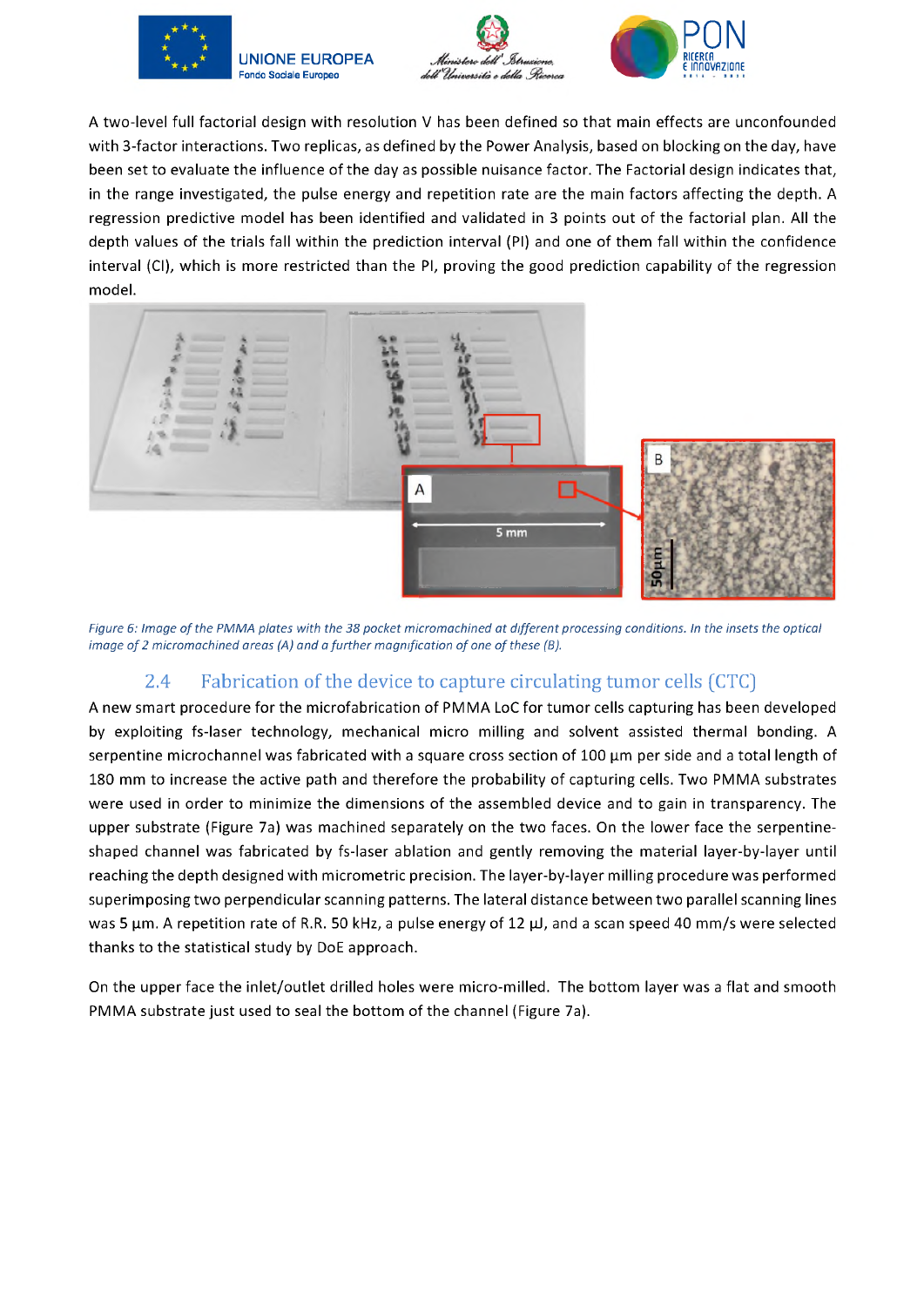

*Figure 7: (a) modules of the PMMA device: the upper layer has been milled by both sides to obtain femtosecond pulse*shaped serpentine on the bottom and micro milling machine inlet/outlet holes on the top. A flat slice of PMMA sealed *the serpentine channel; (b) architecture of the assembled device.*

The inlet/outlets were obtained through a mechanical micro milling machine mounting a 400  $\mu$ m tool, after careful alignment with the serpentine ends on the opposite face. The air-cooled milling was accomplished at feed rate of 100 mm/min and spindle speed of 20000 RPM according to Reichenbach. Inlet/Outlets were concentric cylinder holes that fit perfectly with the external and internal dimensions of the capillary, therefore making no additional glue or gaskets necessary for the watertight seal. From the center of these cylinders, channels of 600  $\mu$ m in diameter and 5 mm in length have been realized, which allow the fluids injected from the opposite face to reach the serpentine.

Figure 8a shows a stereoscopic image of the micromachined serpentine. In Figure 8b a particular of the device is highlighted. The edge of the channel showed no cracks, burrs or recast layers that could hinder the sealing procedure. The bottom part of the channel had a roughness Ra of about 3 µm. This value was negligible compared to the channel height; therefore, it did not affect the fluidic transport of the cells.



*Figure 8: (a) Stereoscopic image of the laser micromachined sample. (b) A microscopic 3D detail of the serpentine channel (magnification 10x).*

The microfluidic device has been tested to capture cancer cells from a mixture of normal and tumor cells. For this reason, in the last step Anti-EpCAM antibody has been immobilized, which is able to recognize human EpCAM, a membrane biomarker that is typically present on the surface of epithelial-type cancer cells. With a view to demonstrate the effectiveness of the device, a culture medium samples with two different population of cells (blood and tumor cells) have been spiked in order to simulate a complex real sample. In particular, Jurkat cells (blood derived cells) and OECM-1 Human Oral Squamous Carcinoma cell line (Epithelial-like cells from human oral cancer) were used. 5 ml suspensions of cells containing  $10^6$  cells/ml from Jurkat line and  $10<sup>4</sup>$  cells/ml from OECM-1 line have been prepared separately. Cell suspensions were allowed to slowly flow through the serpentine microchannel with a flow rate of 8  $\mu$ /min. The low velocity of the fluid, the size of the channel and its serpentine shape have been optimized to maximize cell interactions with the internal walls, where antibodies fixed on the surface can recognize cells expressing the membrane epithelial antigen.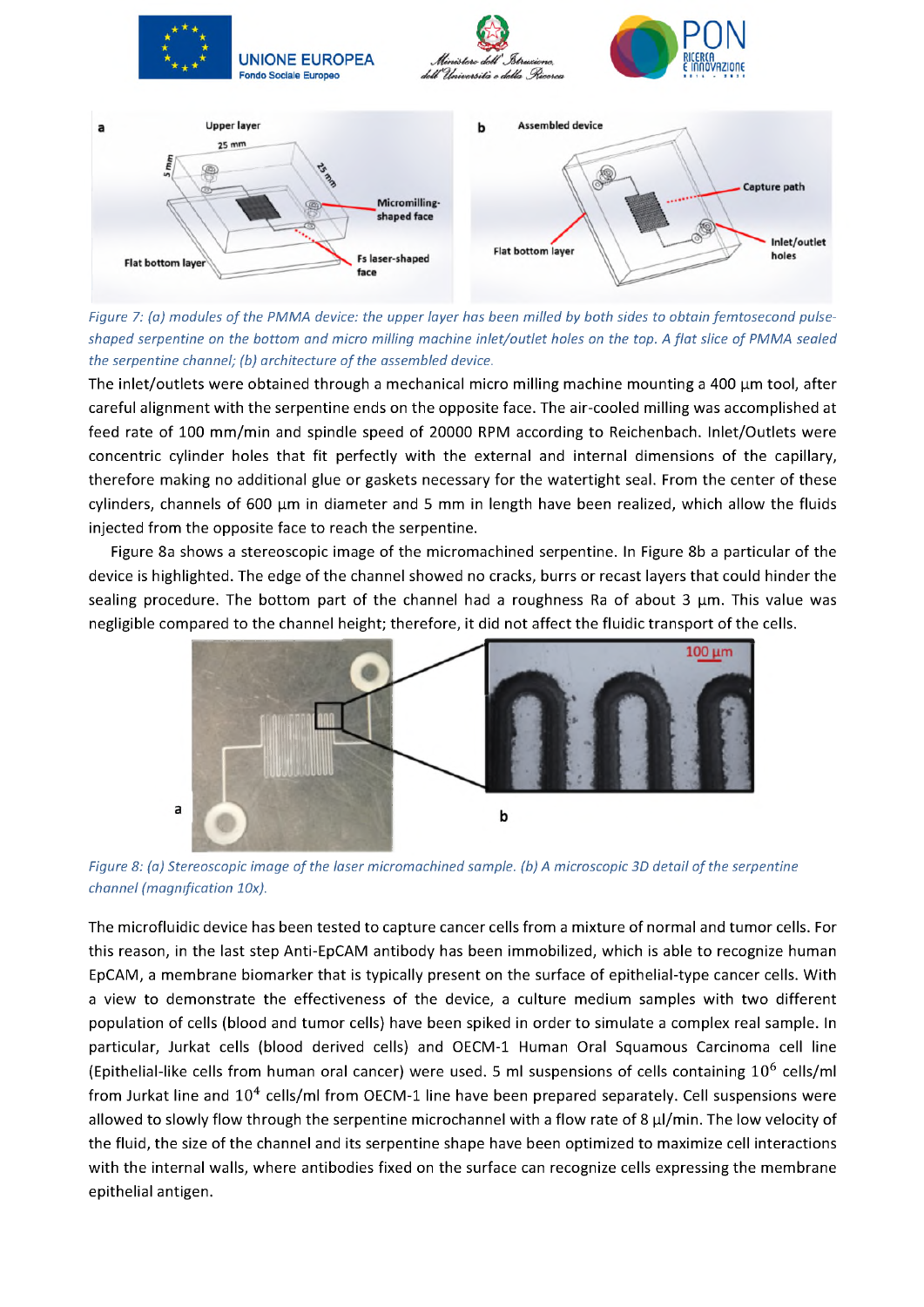



In the case of Jurkat cells, no or very few cells were identified in the channels after a washing step with PBS solution. Jurkat cells indeed did not express EpCAM antigen on the surface of cell membrane, thus they could not be recognized and fixed by antibodies immobilized on channel walls.

In the case of OECM-1 suspension of cells, instead, a high number was captured on the inner walls, adhering to the surface also after a PBS washing step. As demonstrated by Figure 9, cells are clearly visible through the transparent PMMA device, confirming the possibility of such a tool to be used as a diagnostic instrument to immobilize and discriminate cancer cells from normal blood cells.



*Figure 9: PMMA microchannel after flowing with OECM-1 cells and subsequent washing step with PBS. A high number of cells are captured on the inner surface of channel.*

# **2.5 Fabrication of the device for neuronal cell culture**

Neuroscience is the investigations on basic functions of the nervous system for understanding nervous system disorders and medical treatments. Recent developments in miniaturization based on microfabrication helps biologists to overcome the limitations of traditional cell culture methods. Soft lithography is a widely used method for creating micro and nanoscale structures using elastomeric elements and moulds by photolithography. Usually, the elastomeric polymer polydimethylsiloxane (PDMS) is the main component of BioMEMS platforms due to its optical transparency, thermal stability, low cost, biocompatibility, gas permeability and ease of fabrication. Here, the lab on chip platform for neuronal cell culturing was replaced with a rigid PMMA substrate and the device was fabricated exploiting different techniques, namely fs laser ablation and hot embossing. In both cases, the neuronal cell culture device was composed of fluidically isolated culture channels connected by a series of microchannels (Figure 10). This gives more control over the cellular microenvironment, with the ability to create distinct regions to mimic in vivo conditions.



Figure 10: Schematic diagram of a microfluidic device for neuronal cell culture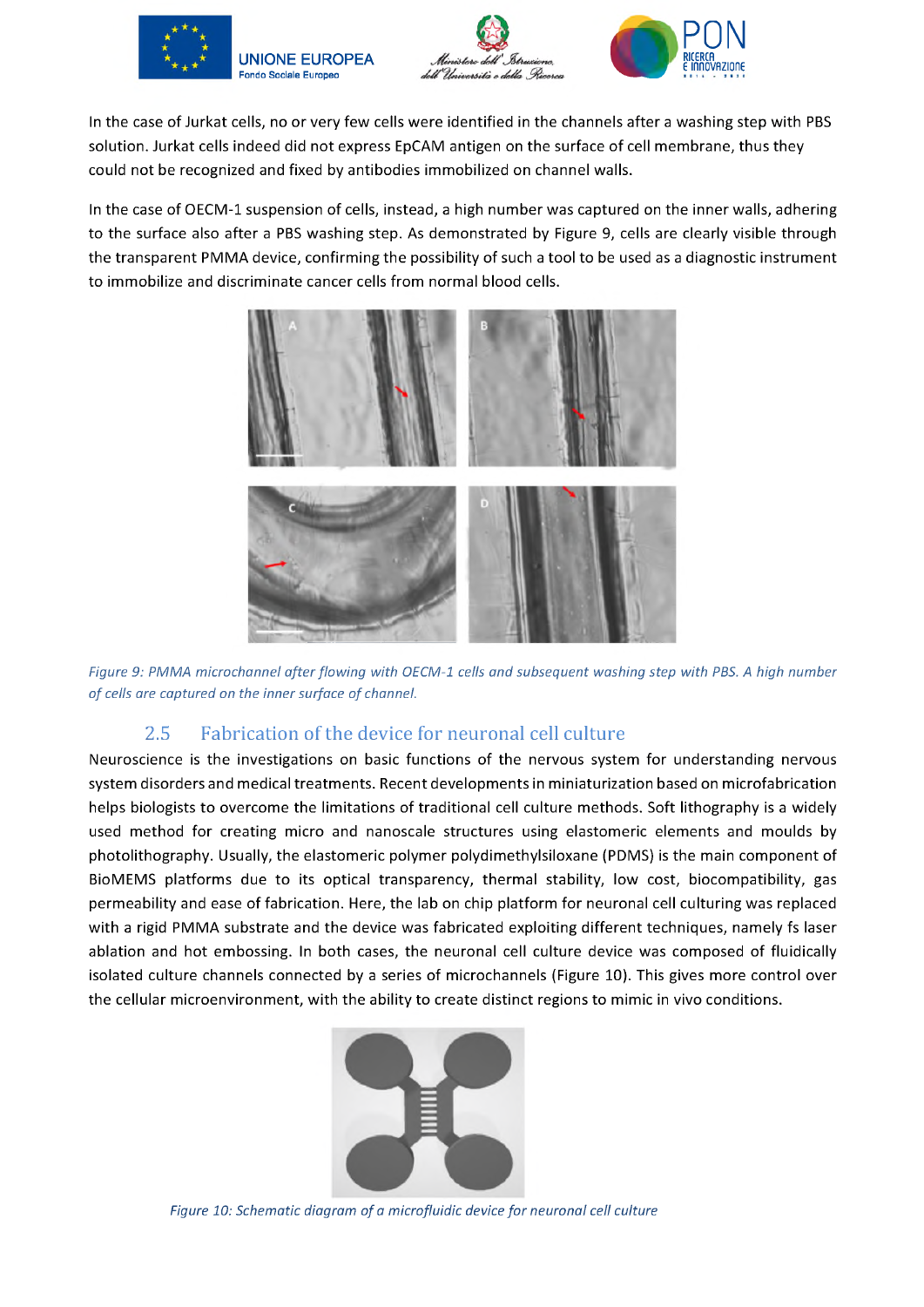





### **2.5.1 Laser ablation:**

The device was fabricated on a 3cmx3cmx1mm PMMA slab consists of 2 large culture channels connected by microchannel arrays (Figure 11) of  $8\mu$ m deep and 10  $\mu$ m wide. The laser parameter used for the fabrication are in the Tab.2



|                  | Laser parameters   |                       |  |  |
|------------------|--------------------|-----------------------|--|--|
|                  | Microcahnnel array | Large culture channel |  |  |
| <b>Frequency</b> | 0.625KHz           | 50KHz                 |  |  |
| Power            | 0.010W             | 0.6w                  |  |  |
| Laser scan speed | 1mm/s              | 25mm/s                |  |  |
| No.of loops      |                    |                       |  |  |

*Figure 11: Laser ablated device* 

| Tab.2: Laser parameters used for the fabrication of microfluidic device |  |  |
|-------------------------------------------------------------------------|--|--|
| for neuronal cell culture                                               |  |  |

### **2.5.2 Hot embossing**

A prior fabricated micropatterned epoxy resin master mold and plane PMMA substrate set were heated to different loading temperature  $L_T$  (from 130°C to 150°C) above PMMA glass transition temperature ( $T<sub>g</sub>=120<sup>o</sup>C$ ) and under various pressure loads (loading pressure $L<sub>P</sub>$ , 0.2 ton to 0.3 ton) for 15 minutes. After 15 minutes, the loading temperature has been decreased to room temperature (22 $^{\circ}$ C) by maintaining the pressure load and leaving the system for 1 hour to reach room temperature. Once the master-sample set was cooled, pressure release valve was released and took the sample out from the machine. The imprinted PMMA substrate was demoulded from the epoxy resin master by hand (Figure 12). 4-mm inlet and outlet holes were drilled by a mechanical drill machine.



*Figure 12: Hot embossed micropattern on a 5mm thickened PMMA substrate*

#### **2.5.3 Primary hippocampal cell culture**

1-2 days old Sprague Dawley rat pups were killed via cervical dislocation and the hippocampus dissected out. The tissue was chopped up and incubated in papain solution (1.5 mg/ml) followed by trituration in bovine serum albumin solution (10 mg/ml). The isolated cells were then spun down and the pellet resuspended in culture medium at a density of 3-4 x  $10^6$  cells/ml. This medium consisted of Neurobasal-A supplemented with L-glutamine (2 mM) and B27 (2% v/v). Cells were loaded into the culture chambers of devices by pipetting close to the entrance of the channel through the emptied wells and incubated for ~1 hour. Wells were filled with medium in a staggered process and media was refreshed every 2-3 days by removing half the well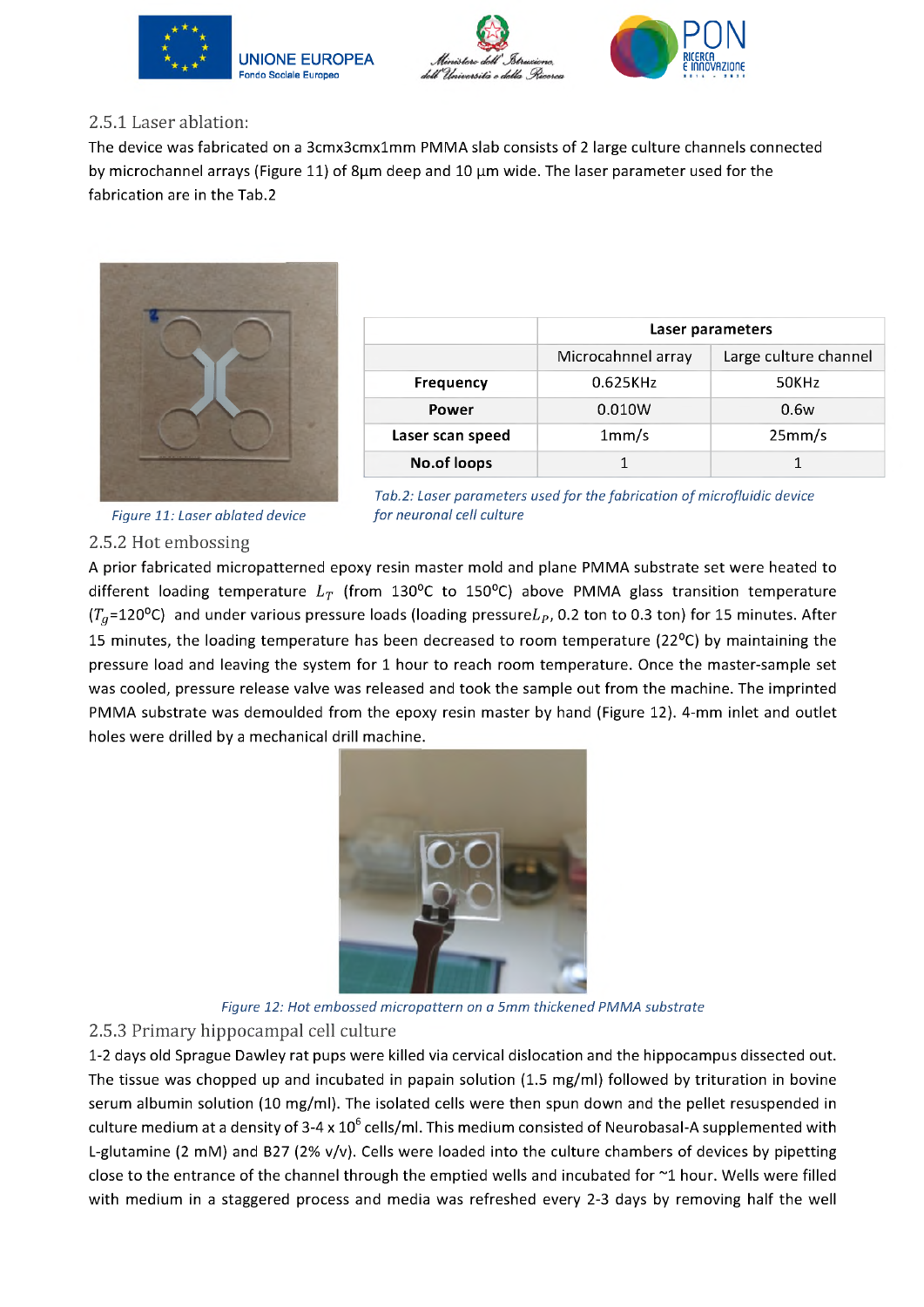



volume and replacing with fresh media. Devices were incubated at  $37^{\circ}C/5\%$  CO<sub>2</sub> and analysed after 12-14 days *in vitro* (DIV).

## **2.5.4 Immunocytochemistry**

Immunocytochemical staining was performed on cultures. The cells were washed with PBS and permeabilised by applying 0.01-0.1% Triton-X 100 for 10 minutes. Cultures were then incubated with a blocking solution containing foetal bovine serum (5% v/v) and BSA (1% w/v) in PBS for 1 hour at room temperature. Primary antibodies were diluted in blocking solution (1:500) and incubated with the cultures at 4°C overnight. Antibodies used were for RIII-tubulin (neuronal marker), synaptophysin (synaptic vesicle marker) and glial fibrillary acidic protein (GFAP, marker for astrocytes). Cells were then rinsed with PBS and incubated with complimentary fluorescently labelled secondary antibodies (diluted 1:200 in blocking solution) for 1 hour at room temperature. Finally, cells were rinsed with PBS and wells were filled with PBS prior to imaging.





**(a) (b)** *Figure 13: neuronal cell culturing images (A) laser ablated device and (B) hot embossed device*

The presence of intracellular calcium on laser ablated device (Figure 13 a) suggests that viable cells on this platform and functional synaptic connectivity between culture chambers via neurites through microchannels have been realized. In the case of hot embossed device (Figure 13 b)  $\beta$ III-tubulin, GFAP and DAPI staining were visible and realized the cell growth and connection forming between the cells.

### *Publications*

- 1. "Prediction model of the depth of the femtosecond laser micro-milling of PMMA", Annalisa Volpe, Gianluca Trotta, Udith Krishnan, Antonio Ancona. Optics and Laser Technology 120 (2019) 105713. https://doi.org/10.1016/j.optlastec.2019.105713
- 2. "Smart procedure for the femtosecond laser-based fabrication of polymeric lab on a chip for tumor cells capturing", Annalisa Volpe, Udith Krishnan, Maria Serena Chiriaco, Elisabetta Primiceri, Giuseppe Maruccio, Antonio Ancona, Francesco Ferrara - Submitted in Engineering journal

#### *Poster presentations*

1. "Fs-laser based smart procedures for the fabrication of polymeric Lab on a Chip devices" - Science and Industry for environment, Health and Digital Society Technologies; Industrial PhD Day at Università degli Studi di Bari Aldo Moro - 26 June 2019

### *Conferences*

1. 21st International Symposium on Laser Precision Microfabrication, 23-26 June 2020 - Dresden, Germany, "Femtosecond laser based smart procedures for the fabrication of polymeric lab on a chip devices"- Oral presentation